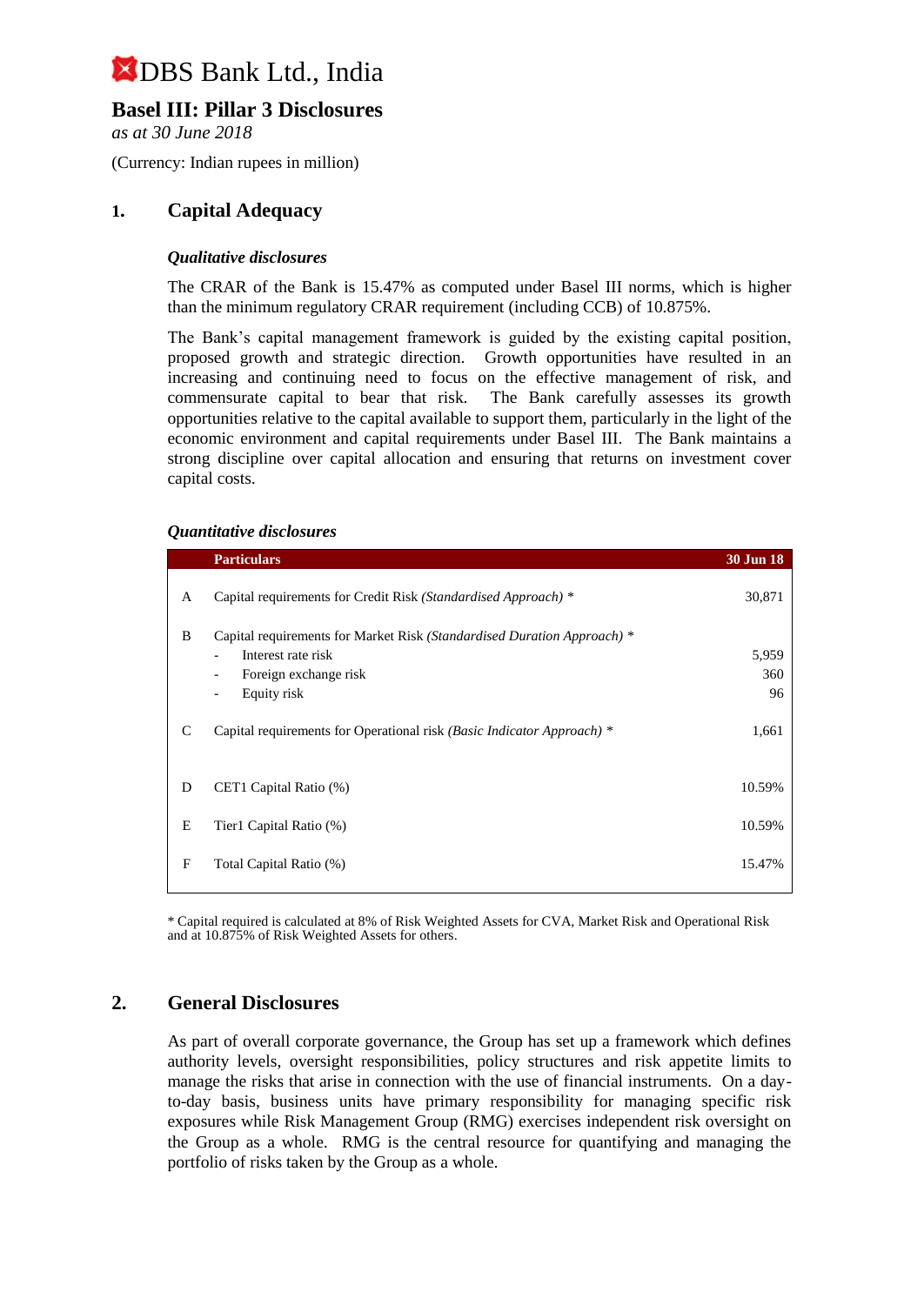## **Basel III: Pillar 3 Disclosures**

*as at 30 June 2018*

(Currency: Indian rupees in million)

## **2. General Disclosures** *(Continued)*

#### *A) General Disclosures for Credit Risk*

#### *Qualitative Disclosures*

#### **Credit Risk Management Policy**

The credit policies and basic procedures of the Bank relating to its lending activities are contained in the Local Credit / Loan Policy of the Bank Core Credit Policy at Singapore and other standards. These are based on the general credit principles, directives / guidelines issued by the RBI from time to time as well as instructions and guidelines of DBS Bank Ltd, Singapore (hereinafter referred to as 'the Head Office'). In the unlikely event of any conflict amongst the RBI guidelines and Head Office Guidelines, the more conservative policy / guideline is followed.

The Core Credit Policies and the Credit / Loan policy addendum outlines the Bank's approach to Credit Risk Management and sets out the rules and guidelines under which the Bank would develop and grows its lending business. These policies provide guidance to the Bank's Corporate Banking, SME Banking, Financial Institutions Group and Consumer Banking to manage the growth of their portfolio of customer assets in line with the Bank's credit culture and profitability objectives, taking into account the capital needed to support the growth.

Supplementary policies to the main Core Credit Policy and the Credit / Loan policy have also been laid out, for certain types of lending and credit-related operations. These include subject specific policies relating to risk ratings, Default policy, Specialized Lending etc., as well as guidelines for Real Estate lending, NBFC lending, hedging of FX exposures, credit risk mitigation, sectoral and individual / group borrower limits, bridge loans, bill discounting, collateral valuation, collection management, etc.

Responsibility for monitoring post-approval conditions for institutional borrowers resides with the Credit Control Unit (CCU), which reports in to Head of CCU in Singapore, with local oversight of the Chief Risk Officer (CRO) in India. The responsibility for risk reporting is with the Credit Risk - COO team which reports to the CRO in India. The Risk Based Supervision (RBS) submission to RBI contains further details on the same.

Advances are classified into performing and non-performing advances (NPAs) as per RBI guidelines. NPA's are further classified into sub-standard, doubtful and loss assets based on the criteria stipulated by RBI.

## *Quantitative Disclosures*

| <b>Credit Exposure</b> |                  |  |  |
|------------------------|------------------|--|--|
| <b>Particulars</b>     | <b>30 Jun 18</b> |  |  |
| Fund Based *           | 246,527          |  |  |
| Non Fund Based **      | 222,032          |  |  |

\* Represents Gross Advances and Bank exposures.

\*\* Represents trade and unutilised exposures after applying credit conversion factor and Credit equivalent of FX/derivative exposures.

The Bank does not have overseas operations and hence exposures are restricted to the domestic segment.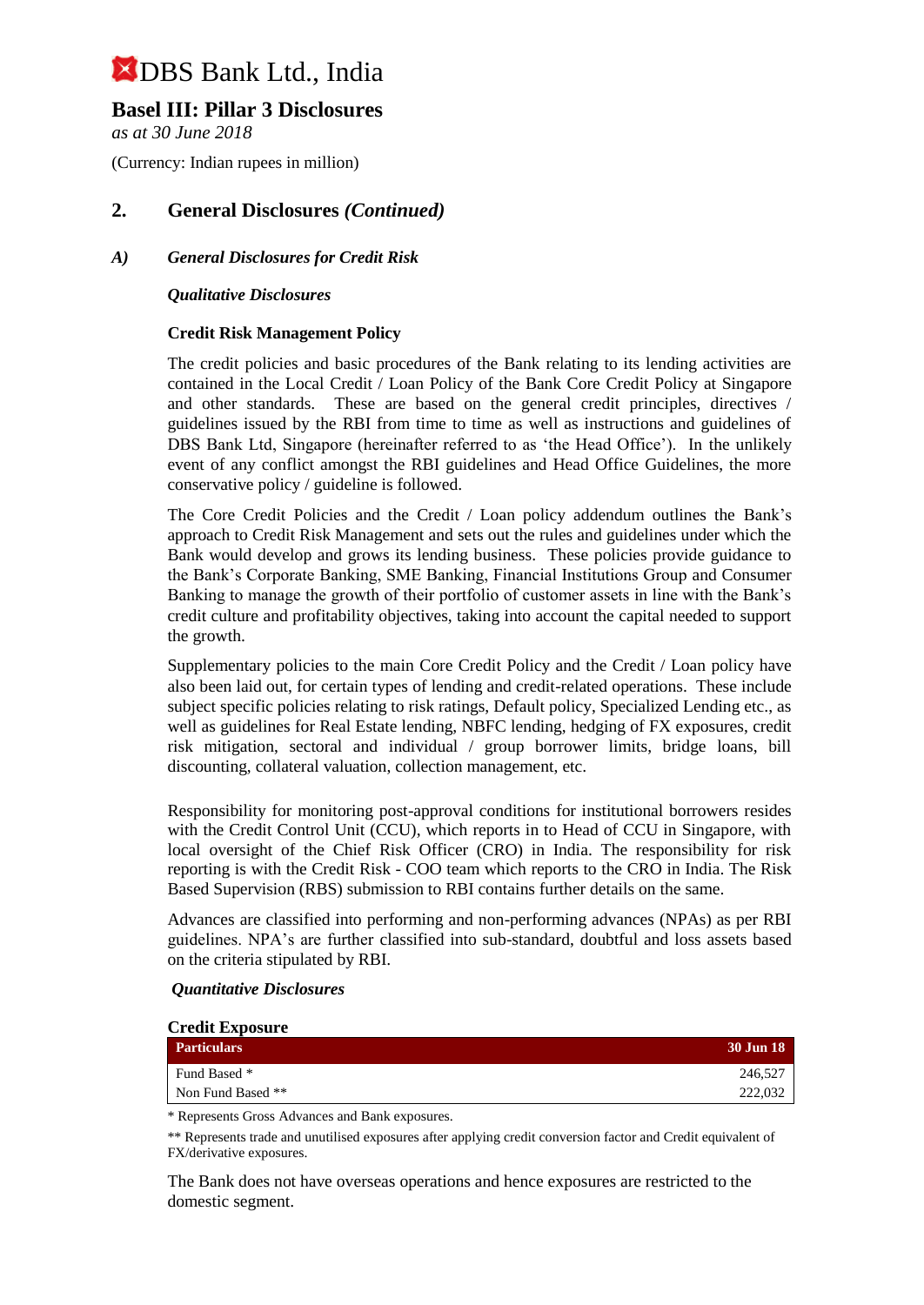## **Basel III: Pillar 3 Disclosures**

*as at 30 June 2018*

(Currency: Indian rupees in million)

## **2. General Disclosures** *(Continued)*

### *Quantitative Disclosures (Continued)*

#### **Industry wise Exposures (Fund Based exposures)**

| <b>Industry</b>                                                                  | 30 Jun 18 |
|----------------------------------------------------------------------------------|-----------|
| Bank *                                                                           | 80,844    |
| Chemicals and Chemical Products (Dyes, Paints, etc.) - Drugs and Pharmaceuticals | 15,275    |
| Infrastructure - Telecommunication                                               | 13,326    |
| Home Loan                                                                        | 12,128    |
| Vehicles, Vehicle Parts and Transport Equipments                                 | 11,580    |
| Construction                                                                     | 10,599    |
| Basic Metal & Metal products - Iron and Steel                                    | 9,912     |
| <b>Trading Activity</b>                                                          | 9,172     |
| <b>Metal and Metal Products</b>                                                  | 9,026     |
| Non-Banking Financial Institutions/Companies                                     | 8,658     |
| Petroleum (non-infra), Coal Products (non-mining) and Nuclear Fuels              | 8,224     |
| Infrastructure - Electricity (generation-transportation and distribution)        | 6,857     |
| Computer Software                                                                | 5,738     |
| Food Processing - Others                                                         | 5,589     |
| Chemicals and Chemical Products (Dyes, Paints, etc.) - Others                    | 5,039     |
| All Engineering - Others                                                         | 3,990     |
| Other Industries                                                                 | 3,756     |
| Paper and Paper Products                                                         | 3,108     |
| Rubber, Plastic and their Products                                               | 2,980     |
| Food Processing - Edible Oils and Vanaspati                                      | 2,763     |
| Loan Against Property                                                            | 2,541     |
| <b>Retail Trade</b>                                                              | 2,301     |
| Textiles - Others                                                                | 2,088     |
| All Engineering - Electronics                                                    | 1,388     |
| <b>Other Services</b>                                                            | 1,118     |
| Wholesale Trade (other than Food Procurement)                                    | 1,116     |
| <b>Transport Operators</b>                                                       | 1,080     |
| Petro-chemicals                                                                  | 1,044     |
| Wood and Wood Products                                                           | 917       |
| Glass & Glassware                                                                | 664       |
| Infrastructure - Transport - Roadways                                            | 623       |
| Tourism, Hotel and Restaurants                                                   | 580       |
| Tea                                                                              | 458       |
| <b>Beverages</b>                                                                 | 398       |
| Coffee                                                                           | 288       |
| Infrastructure - Social and Commercial Infrastructure -Education Institutions    | 250       |
| Leather and Leather products                                                     | 234       |
| Chemicals and Chemical Products (Dyes, Paints, etc.) - Fertilisers               | 199       |
| Sugar                                                                            | 187       |
| <b>Cement</b> and Cement Products                                                | 185       |
| Agriculture & allied activities                                                  | 150       |
| Personal Loan                                                                    | 89        |
| <b>Professional Services</b>                                                     | 65        |
| <b>Total Credit Exposure (fund based)</b>                                        | 246,527   |

\* Includes advances covered by Letters of Credit issued by other Banks.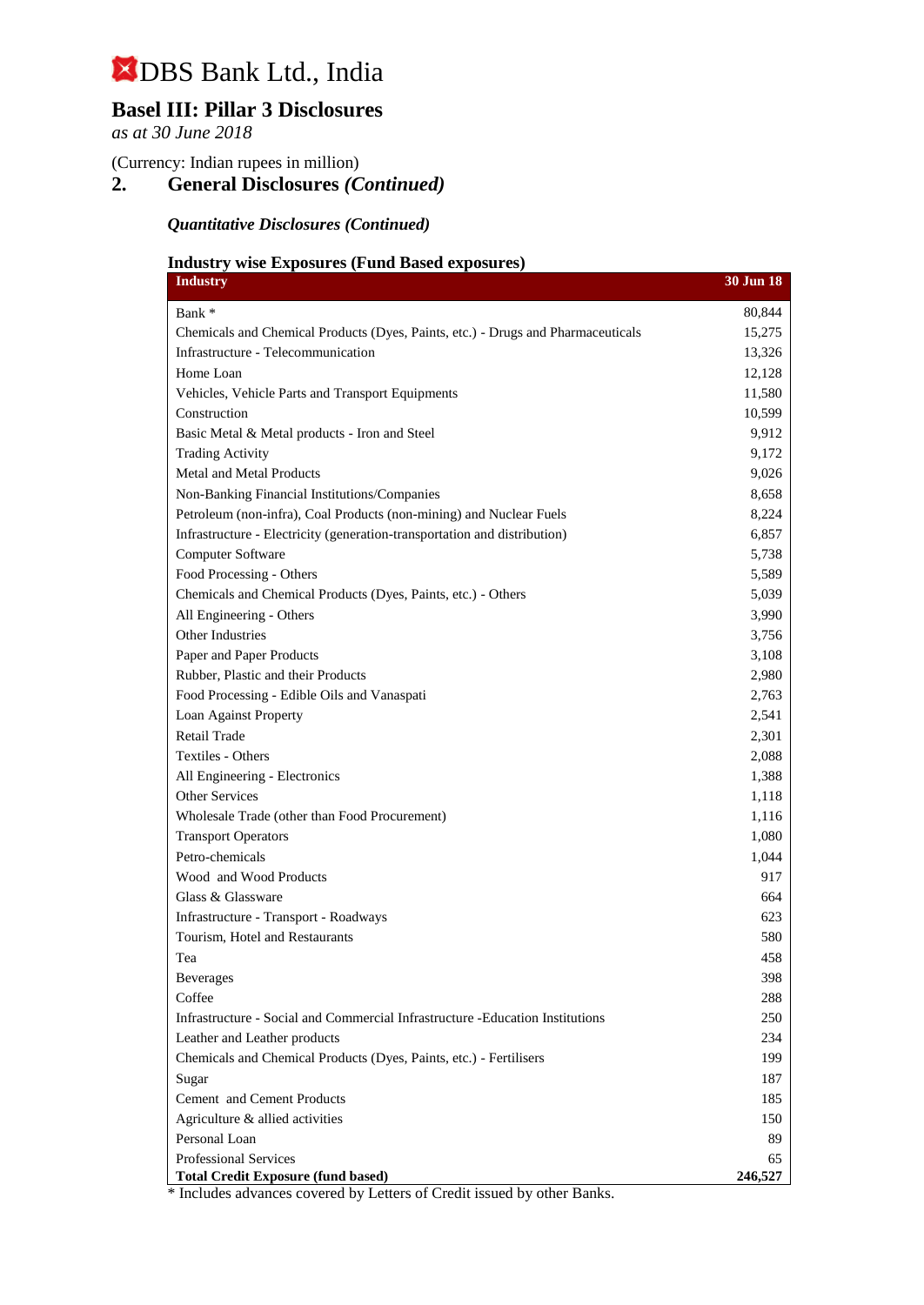## **Basel III: Pillar 3 Disclosures**

*as at 30 June 2018*

(Currency: Indian rupees in million)

## **2. General Disclosures** *(Continued)*

*Quantitative Disclosures (Continued)*

## **Industry wise Exposures (Non - Fund Based exposures)**

| <b>Industry</b>                                                                  | 30 Jun 18 |
|----------------------------------------------------------------------------------|-----------|
| <b>Banks</b>                                                                     | 80,566    |
| <b>Financial Institutions</b>                                                    | 56,011    |
| Construction                                                                     | 9,483     |
| Infrastructure - Electrcity (generation-transportation and distribution)         | 8,876     |
| Infrastructure - Transport - Ports                                               | 6,461     |
| Non-Banking Financial Institutions/Companies                                     | 6,125     |
| Petroleum (non-infra), Coal Products (non-mining) and Nuclear Fuels              | 4,829     |
| Chemicals and Chemical Products (Dyes, Paints, etc.) - Others                    | 4,395     |
| Vehicles, Vehicle Parts and Transport Equipments                                 | 4,347     |
| <b>Retail Others</b>                                                             | 4,157     |
| Computer Software                                                                | 3,679     |
| <b>Trading Activity</b>                                                          | 3,599     |
| <b>Other Industries</b>                                                          | 3,277     |
| <b>Metal and Metal Products</b>                                                  | 3,048     |
| Food Processing - Edible Oils and Vanaspati                                      | 3,028     |
| All Engineering - Others                                                         | 2,484     |
| Chemicals and Chemical Products (Dyes, Paints, etc.) - Drugs and Pharmaceuticals | 1,843     |
| Infrastructure - Telecommunication                                               | 1,677     |
| Basic Metal & Metal products - Iron and Steel                                    | 1,641     |
| Food Processing - Others                                                         | 1,414     |
| <b>Other Services</b>                                                            | 1,362     |
| All Engineering - Electronics                                                    | 1,320     |
| Cement and Cement Products                                                       | 1,283     |
| Professional Services                                                            | 1,235     |
| Rubber, Plastic and their Products                                               | 1,229     |
| Paper and Paper Products                                                         | 980       |
| Petro-chemicals                                                                  | 798       |
| Chemicals and Chemical Products (Dyes, Paints, etc.) - Fertilisers               | 755       |
| Textiles - Others                                                                | 358       |
| <b>Beverages</b>                                                                 | 334       |
| Food processing - Coffee                                                         | 334       |
| <b>Transport Operators</b>                                                       | 332       |
| Infrastructure - Energy - Oil/Gas/Liquefied Natural Gas (LNG) storage facility   | 296       |
| Wood and Wood Products                                                           | 283       |
| Wholesale Trade (other than Food Procurement)                                    | 94        |
| Infrastructure - Water sanitation                                                | 21        |
| Infrastructure - Transport - Roadways                                            | 19        |
| Glass & Glassware                                                                | 16        |
| Mining and Quarrying - Others                                                    | 15        |
| Food Processing - Tea                                                            | 9         |
| Food processing - Sugar                                                          | 6         |
| Textiles - Cotton                                                                | 6         |
| Agriculture & allied activities                                                  | 4         |
| Leather and Leather products                                                     | 3         |
| <b>Total Credit Exposure (non-fund based)</b>                                    | 222,032   |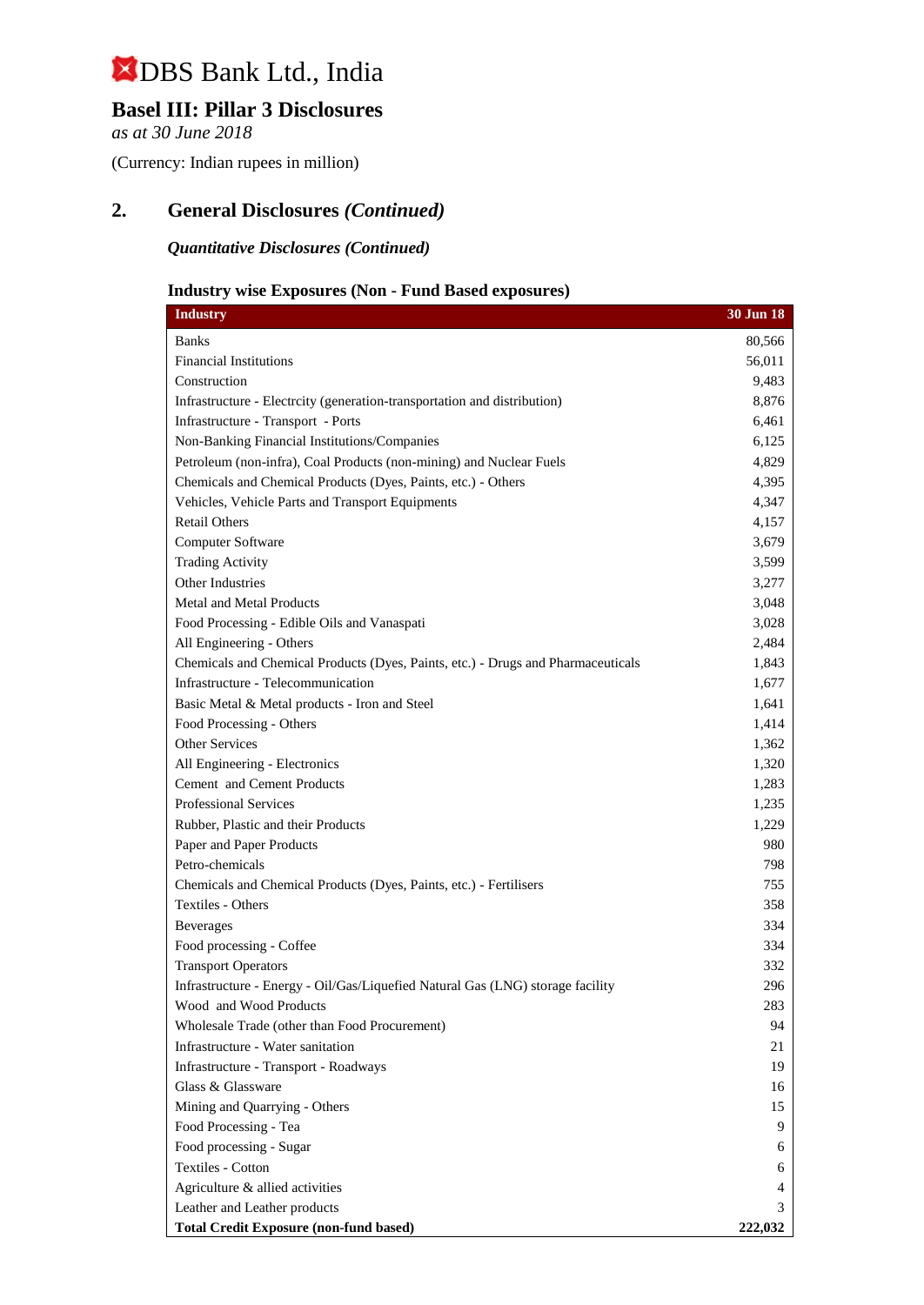## **Basel III: Pillar 3 Disclosures**

*as at 30 June 2018*

(Currency: Indian rupees in million)

## **3. General Disclosures** *(Continued)*

#### **Maturity of Assets as at 30 June 2018**

| <b>Particulars</b>   | Cash                     | <b>Balance with RBI</b> | <b>Balance with Banks</b> | <b>Investments</b> (net of<br>depreciation) | <b>Loans &amp; Advances</b><br>(net of provisions) | <b>Fixed Assets</b>      | <b>Other Assets</b> |
|----------------------|--------------------------|-------------------------|---------------------------|---------------------------------------------|----------------------------------------------------|--------------------------|---------------------|
| 1 day                | 56                       | 21,813                  | 10,576                    | 11,490                                      | 27,892                                             | $\overline{a}$           | 475                 |
| $2-7$ days           | $\overline{\phantom{a}}$ | 1,001                   | $\overline{\phantom{a}}$  | 109,558                                     | 7,568                                              | $\overline{\phantom{a}}$ | 1,049               |
| $8-14$ Days          | $\overline{\phantom{a}}$ | 426                     | $\overline{\phantom{a}}$  | 9,573                                       | 1,964                                              | $\overline{\phantom{a}}$ | 103                 |
| 15-30 Days           | $\overline{\phantom{0}}$ | 676                     | 1,712                     | 4,775                                       | 15,252                                             | $\overline{\phantom{a}}$ | 191                 |
| 31 Days - 2 months   | $\overline{\phantom{a}}$ | 1,132                   | $\overline{\phantom{a}}$  | 5,378                                       | 19,424                                             | $\overline{\phantom{a}}$ | 223                 |
| 2-3 months           | $\overline{\phantom{0}}$ | 672                     | $\overline{\phantom{a}}$  | 7,013                                       | 6,611                                              | $\overline{\phantom{a}}$ | 128                 |
| 3–6 Months           | $\overline{\phantom{a}}$ | 730                     | $\overline{\phantom{a}}$  | 3,467                                       | 20,687                                             | $\overline{\phantom{a}}$ | 225                 |
| $6$ Months $-1$ Year | $\overline{\phantom{0}}$ | 282                     | 100                       | 1,340                                       | 19,178                                             | $\overline{\phantom{a}}$ | 205                 |
| 1-3 Years            | $\overline{\phantom{a}}$ | 918                     | 5,135                     | 4,362                                       | 50,067                                             | $\overline{\phantom{a}}$ | 552                 |
| 3–5Years             | $\overline{\phantom{a}}$ | 703                     | 31,154                    | 3,954                                       | 2,422                                              | $\overline{\phantom{a}}$ | 298                 |
| Over 5Years          | $\overline{\phantom{a}}$ | 5,789                   |                           | 27,511                                      | 19,981                                             | 582                      | 67,363              |
| <b>Total</b>         | 56                       | 34,142                  | 48,677                    | 188,421                                     | 191,046                                            | 582                      | 70,812              |

Note: The same maturity bands as used for reporting positions in the ALM returns have been used by the Bank.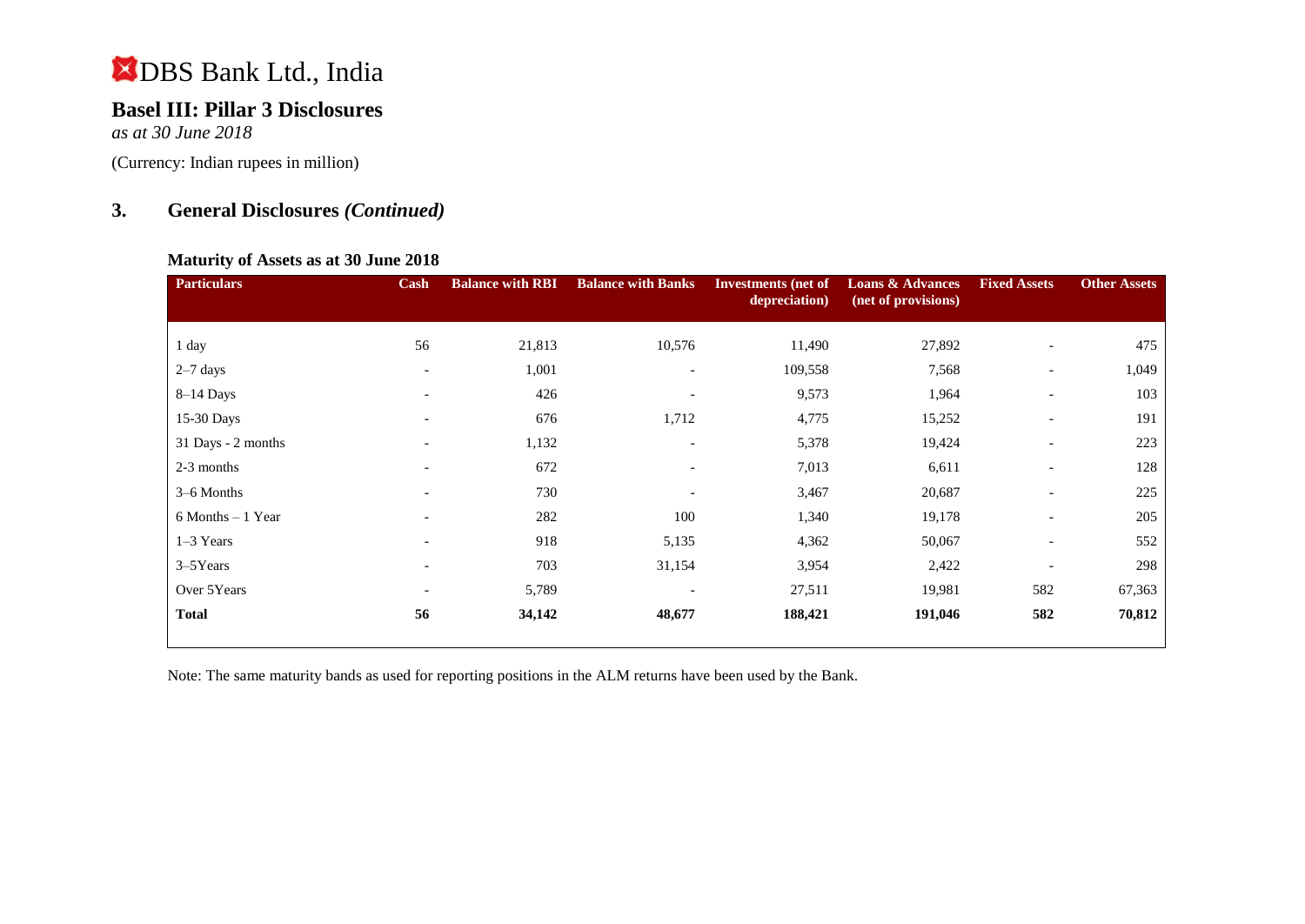## **Basel III: Pillar 3 Disclosures**

*as at 30 June 2018*

(Currency: Indian rupees in million)

## **3. General Disclosures** *(Continued)*

## **Classification of NPA's**

| <b>Particulars</b>     | 30 Jun 18 |
|------------------------|-----------|
| Amount of NPAs (Gross) | 7,434     |
|                        |           |
| Substandard            | 639       |
| Doubtful 1             | 3,457     |
| Doubtful 2             | 1,908     |
| Doubtful 3             | 1,430     |
| Loss                   | -         |

#### **Movement of NPAs and Provision for NPAs**

|              | <b>Particulars</b>                                                                    | <b>30 Jun 18</b> |
|--------------|---------------------------------------------------------------------------------------|------------------|
| $\mathbf{A}$ | Amount of NPAs (Gross)                                                                | 7,434            |
| B            | Net NPAs                                                                              | 672              |
| C            | <b>NPA Ratios</b><br>Gross NPAs to gross advances (%)                                 | 3.76%            |
|              | Net NPAs to net advances (%)                                                          | 0.35%            |
| D            | Movement of NPAs (Gross)                                                              |                  |
|              | Opening balance as of the beginning of the financial year                             | 9,382            |
|              | Additions<br>$\overline{\phantom{a}}$                                                 | 294              |
|              | Reductions on account of recoveries/write - offs                                      | 2,242            |
|              | Closing balance<br>$\overline{\phantom{a}}$                                           | 7,434            |
| E            | Movement of Provision for NPAs                                                        |                  |
|              | Opening balance as of the beginning of the financial year<br>$\overline{\phantom{a}}$ | 7,431            |
|              | Provision made during the year<br>$\overline{\phantom{a}}$                            | 646              |
|              | Write $-$ offs / Write $-$ back of excess provision                                   | 1,315            |
|              | Closing balance                                                                       | 6,762            |

#### **General Provisions**

In accordance with RBI guidelines, the Bank maintains provision on standard advances, standard derivative exposures and provision on Unhedged Foreign Currency Exposure (UFCE). Movement in general provisions is detailed below

| <b>Particulars</b>     |                                                             | <b>30 Jun 18</b> |
|------------------------|-------------------------------------------------------------|------------------|
|                        |                                                             |                  |
| <b>Opening Balance</b> |                                                             | 1,231            |
| Add:                   | Provisions Made During the Year                             | 206              |
| Less:                  | Write off / Write back of Excess provisions during the Year | -                |
| <b>Closing Balance</b> |                                                             | 1.437            |
|                        |                                                             |                  |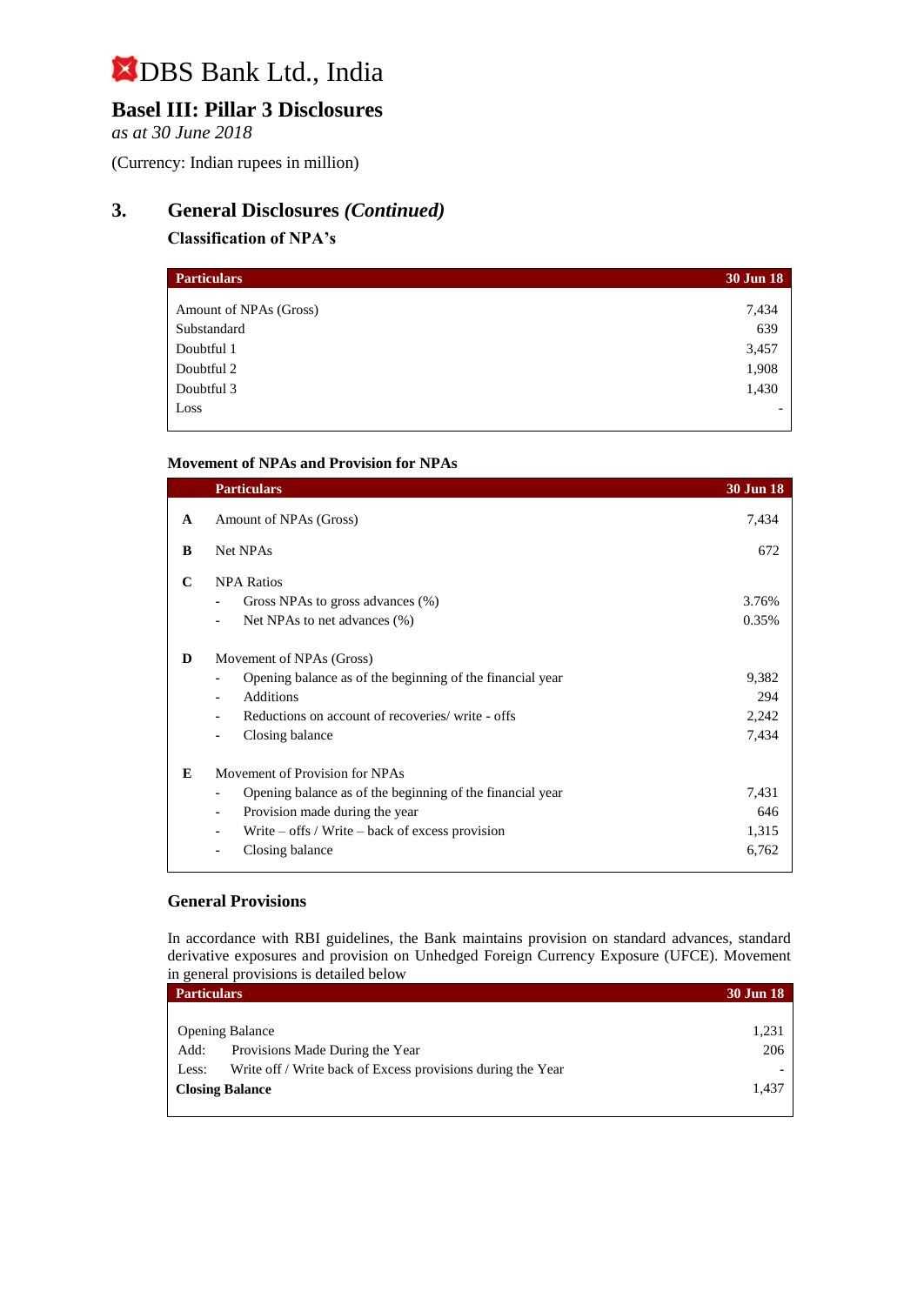## **Basel III: Pillar 3 Disclosures**

*as at 30 June 2018*

(Currency: Indian rupees in million)

### **Amount of Non-Performing Investments and Provision for NPIs**

Non-Performing Investments and Provision for NPIs is given below:

|     | <b>Particulars</b>                                       | 30 Jun 18 |
|-----|----------------------------------------------------------|-----------|
|     | Amount of Non-Performing Investments (Gross)             | 613       |
| - R | Amount of provisions held for non-performing investments | 172.      |

#### **Movement in Provisions held towards Depreciation on Investments**

Movement in Provisions held towards Depreciation on Investments is given below:

| <b>Particulars</b>     |                                                             | <b>30 Jun 18</b> |
|------------------------|-------------------------------------------------------------|------------------|
|                        |                                                             |                  |
| <b>Opening Balance</b> |                                                             | 1,658            |
| Add:                   | Provisions made during the year                             | 1,195            |
| Less:                  | Write off / Write back of excess provisions during the year |                  |
| <b>Closing Balance</b> |                                                             | 2,853            |

#### **Industry wise Past Due Loans**

| <b>Particulars</b>                                                                  | <b>30 Jun 18</b> |
|-------------------------------------------------------------------------------------|------------------|
| <b>Trading Activity</b>                                                             | 449              |
| All Engineering - Electronics                                                       | 297              |
| All Engineering - Others                                                            | 135              |
| Paper and Paper Products                                                            | 102              |
| Rubber, Plastic and their Products                                                  | 55               |
| Basic Metal & Metal products - Iron and Steel                                       | 52               |
| Chemicals and Chemical Products (Dyes, Paints, etc.) - Drugs and<br>Pharmaceuticals | 50               |
| Basic Metal & Metal products - Other Metal and Metal Products                       | 50               |
| Chemicals and Chemical Products (Dyes, Paints, etc.) - Others                       | 47               |
| Vehicles, Vehicle Parts and Transport Equipments                                    | 27               |
| Agriculture & allied activities                                                     | 3                |
| <b>Total</b>                                                                        | 1,267            |

#### **Ageing of Past Due Loans**

| <b>Particulars</b>             | 30 Jun 18 |
|--------------------------------|-----------|
| Overdue upto 30 Days           | 856       |
| Overdue between 31 and 60 Days | 171       |
| Overdue between 61 and 90 Days | 240       |
| <b>Total</b>                   | 1.267     |

The Bank does not have overseas operations and hence amount of NPAs and past due loans are restricted to the domestic segment.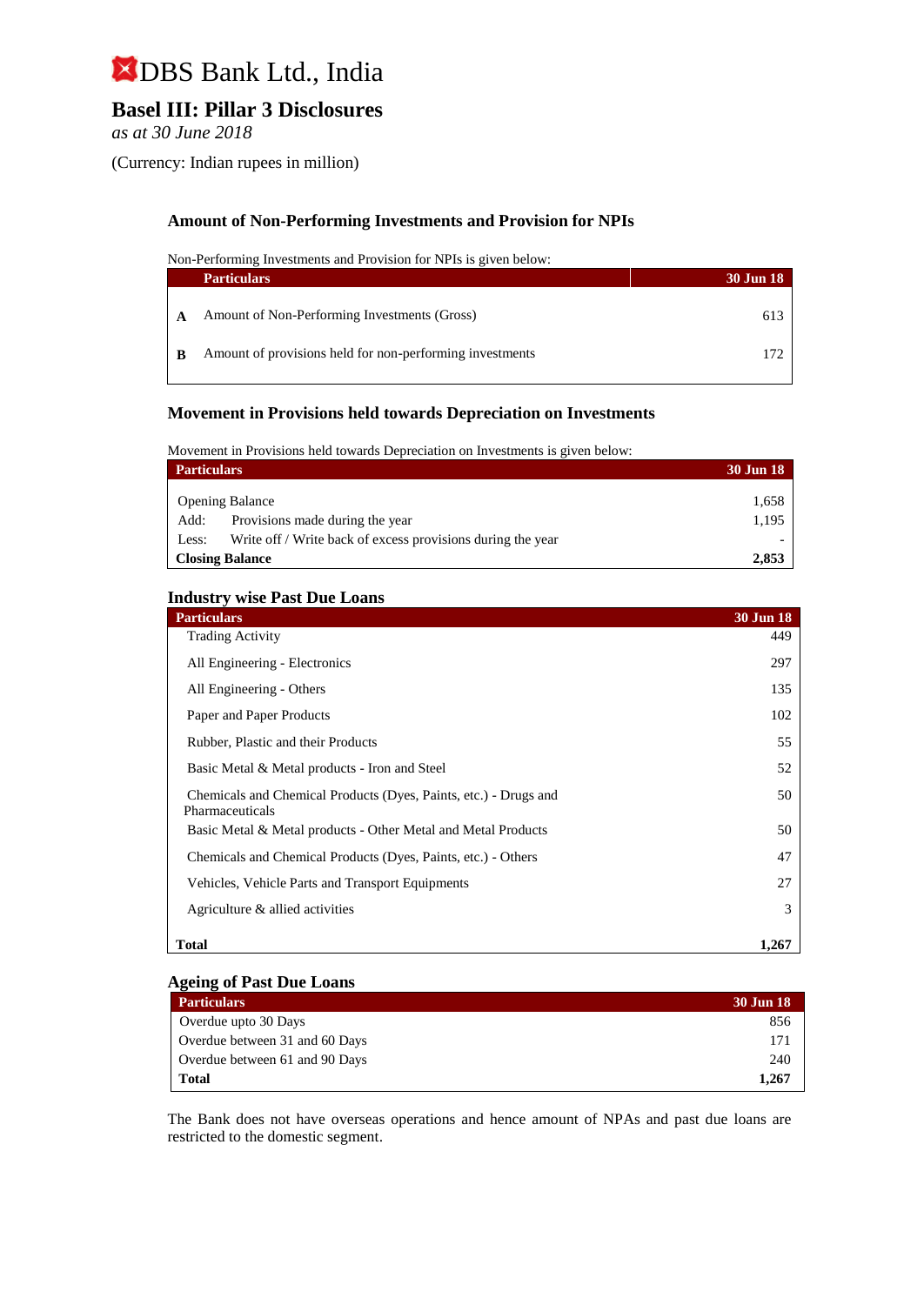## **Basel III: Pillar 3 Disclosures**

*as at 30 June 2018*

(Currency: Indian rupees in million)

| <b>Industry wise NPAs</b> |  |  |
|---------------------------|--|--|
|---------------------------|--|--|

| <b>Particulars</b>                                                             | <b>Amount of</b> | <b>Specific</b>  |
|--------------------------------------------------------------------------------|------------------|------------------|
|                                                                                | <b>NPA</b>       | <b>Provision</b> |
| Paper and Paper Products                                                       | 2,319            | 2,271            |
| Construction                                                                   | 1,761            | 1,648            |
| <b>Trading Activity</b>                                                        | 746              | 700              |
| Infrastructure - Transport - Roadways                                          | 623              | 548              |
| <b>Computer Software</b>                                                       | 339              | 301              |
| Food Processing - Edible Oils and Vanaspati                                    | 286              | 286              |
| Infrastructure - Social and Commercial Infrastructure - Education Institutions | 250              | 250              |
| All Engineering - Electronics                                                  | 218              | 218              |
| Glass & Glassware                                                              | 214              | 118              |
| Other Metal and Metal Products                                                 | 153              | 121              |
| Textiles - Others                                                              | 147              | 147              |
| Gas/LNG (storage and pipeline)                                                 | 145              | 77               |
| Basic Metal & Metal products - Iron and Steel                                  | 124              | 45               |
| Chemicals and Chemical Products (Dyes, Paints, etc.) - Others                  | 51               | 14               |
| Home Loan                                                                      | 37               | 6                |
| Chemicals and Chemical Products (Dyes, Paints, etc.) - Drugs and               | 21               | 12               |
| Pharmaceuticals                                                                |                  |                  |
| <b>Total</b>                                                                   | 7,434            | 6,762            |

## **Industry wise General Provisions**

| <b>Particulars</b>                                                               | 30 Jun 18 |
|----------------------------------------------------------------------------------|-----------|
| <b>Banks</b>                                                                     | 202       |
| Infrastructure – Telecommunication *                                             | 155       |
| Construction                                                                     | 114       |
| Chemicals and Chemical Products (Dyes, Paints, etc.) - Drugs and Pharmaceuticals | 88        |
| Basic Metal & Metal products - Iron and Steel                                    | 87        |
| Other Industries                                                                 | 82        |
| <b>Financial Institutions</b>                                                    | 81        |
| Vehicles, Vehicle Parts and Transport Equipments                                 | 72        |
| Non-Banking Financial Institutions/Companies                                     | 61        |
| <b>Retail Others</b>                                                             | 60        |
| <b>Trading Activity</b>                                                          | 48        |
| <b>Metal and Metal Products</b>                                                  | 46        |
| Petroleum (non-infra), Coal Products (non-mining) and Nuclear Fuels              | 39        |
| Food Processing - Others                                                         | 37        |
| Chemicals and Chemical Products (Dyes, Paints, etc.) - Others                    | 33        |
| Infrastructure - Electricity (generation-transportation and distribution)        | 32        |
| <b>Computer Software</b>                                                         | 26        |
| All Engineering - Others                                                         | 23        |
| Rubber, Plastic and their Products                                               | 23        |
| Food Processing - Edible Oils and Vanaspati                                      | 18        |
| Infrastructure - Energy - Oil/Gas/Liquefied Natural Gas (LNG) storage facility   | 12        |
| Textiles - Others                                                                | 9         |
| Other Services                                                                   | 9         |
| Infrastructure - Transport - Ports                                               | 9         |
| <b>Transport Operators</b>                                                       | 8         |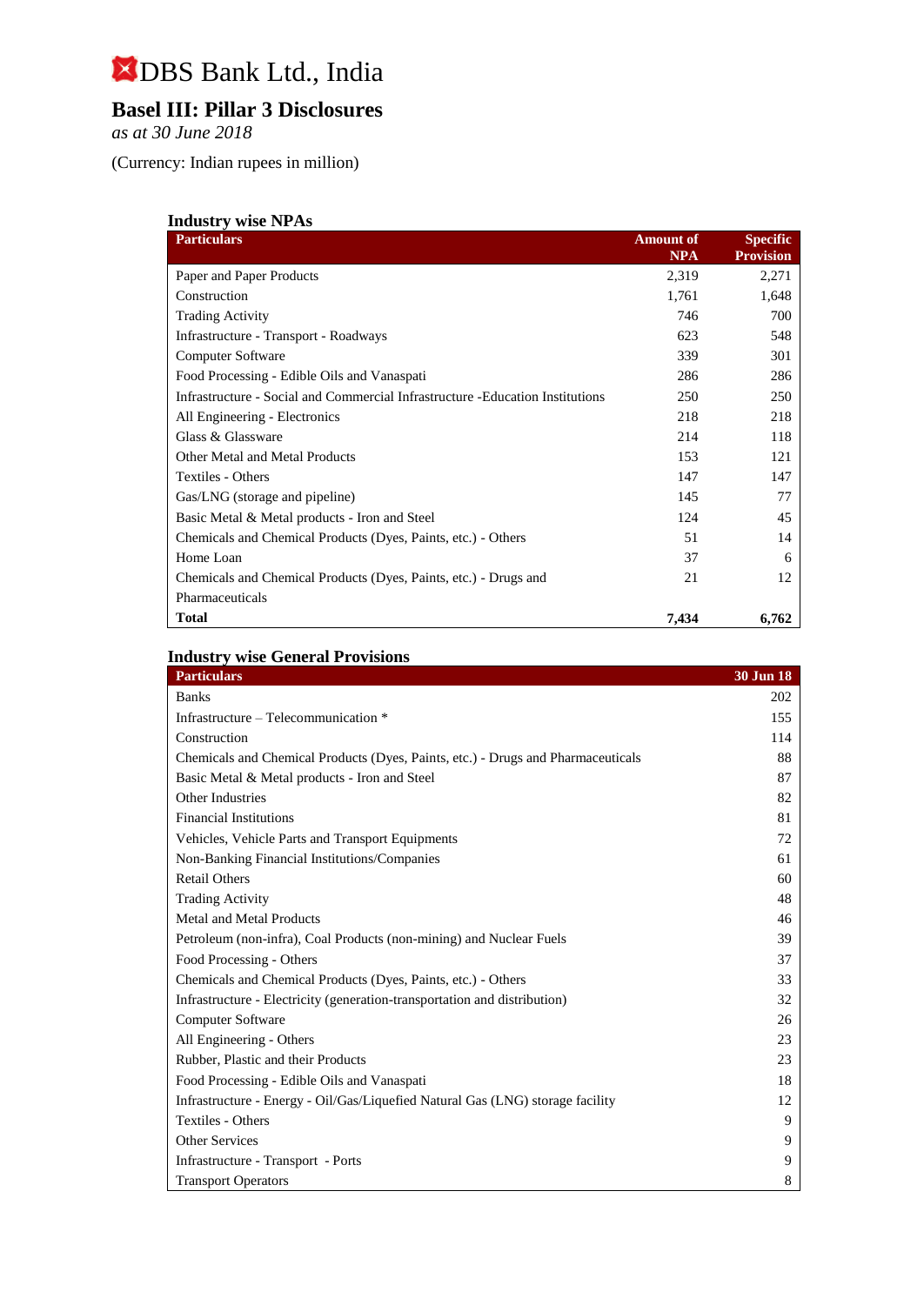## **Basel III: Pillar 3 Disclosures**

*as at 30 June 2018*

(Currency: Indian rupees in million)

## **Industry wise General Provisions (Continued)**

| <b>Particulars</b>                                                 | <b>30 Jun 18</b> |
|--------------------------------------------------------------------|------------------|
| All Engineering - Electronics                                      |                  |
| Wood and Wood Products                                             |                  |
| Wholesale Trade (other than Food Procurement)                      |                  |
| Food Processing - Tea                                              | 6                |
| Paper and Paper Products                                           | 6                |
| Petro-chemicals                                                    |                  |
| <b>Beverages</b>                                                   | 4                |
| <b>Professional Services</b>                                       | 3                |
| Leather and Leather products                                       | 3                |
| Tourism, Hotel and Restaurants                                     | 3                |
| Textiles - Cotton                                                  |                  |
| Chemicals and Chemical Products (Dyes, Paints, etc.) - Fertilisers |                  |
| Food processing - Sugar                                            | 2                |
| Agriculture & allied activities                                    | 2                |
| Glass & Glassware                                                  | 2                |
| Food processing - Coffee                                           |                  |
| <b>Cement</b> and Cement Products                                  |                  |
| Total                                                              | 1,437            |

\* Includes provision in accordance with RBI Circular RBI/2016-17/282/DBR.No.BP.BC.64/21.04.048/2016-17 dated 18<sup>th</sup> April 2017.

#### **Industry wise Specific Provisions (net of write-backs) during the period**

| <b>Particulars</b>                            | 30 Jun 18 |
|-----------------------------------------------|-----------|
| Paper and Paper Products                      | 211       |
| <b>Trading Activity</b>                       | 184       |
| Construction                                  | 132       |
| Infrastructure - Transport - Roadways         | 94        |
| Glass & Glassware                             | 13        |
| Metal and Metal Products                      | 12        |
| Basic Metal & Metal products - Iron and Steel | (1,315)   |
| Total                                         | 669       |

The Bank does not have overseas operations and hence amount of NPAs and past due loans are restricted to the domestic segment.

#### **Industry wise write-off's**

| <b>Particulars</b>                            | 30 Jun 18 |
|-----------------------------------------------|-----------|
| Basic Metal & Metal products - Iron and Steel | 1.028     |
| Total                                         | 1.028     |